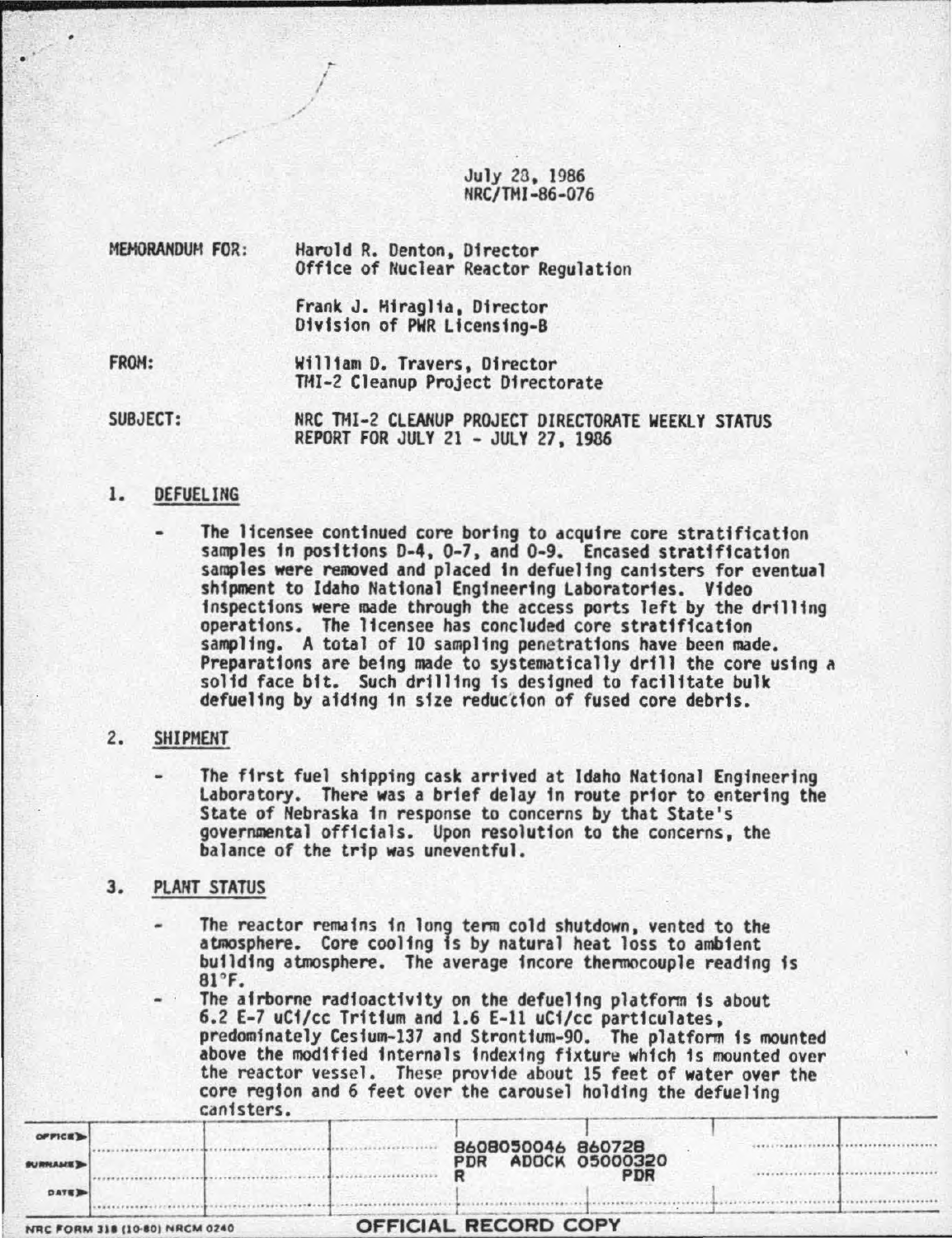Harold R. Denton Frank J. Miraglia

#### 4. WASTE MANAGEMENT

- The Submerged Oemineralizer System (SOS) completed processing batch S-135, 19,603 gallons from the neutralizer tank.
- EPICOR II completed processing batch 302, 1,580 gallons from WOL-T-118 and batch 303, 23,312 gallons from CC-T-1.
- Total volume processed through SDS to date is 4,084.,856 gallons, and the total volume processed EPICOR II to date is 3,055,238 gallons.

#### 5. ENVIRONMENTAL MONITORING

- US Environmental Protection Agency (EPA) sample analysis results show that TMI site liquid effluents are in accordance with regulatory limits, NRC requirements, and The City of Lancaster Agreement.
- The Lancaster water sample taken at the water works river intake and analyzed by EPA consisted of a seven day composite sample taken July 6 - 12, 1986. A gamma scan detected no activity that could be attributed to TMI-2.<br>TMI water samples taken by EPA at the plant discharge (includes
- TMI water samples taken by EPA at the plant discharge (includes Units 1 and 2) to the river consisted of seven daily composite samples taken from July 5 12, 1986. A gamma scan detected no  $activity$  that could be attributed to  $THI - 2$ .
- The EPA analysis of the NRC outdoor air sample for the period July 16 24, 1986 showed that concentrations of Cs-137 and I-131 were below the lower limit of quantitative detectabflity for the system.

### 6. AUXILIARY AND FUEL HANDLING BUILDING ACTIVITIES

Assembly of the desludgfng system continued.

## **7. NRC EVALUATIONS IN PROGRESS**

- Technical Specification Change Request number 49, and 51.  $\blacksquare$
- 
- Recovery Operations Plan Change number 31 and 36.
- Reactor Building Sump Criticality Safety Evaluation Report.
- Defueling Canister Technical Evaluation Report, Revision 2.<br>Heavy Load Safety Evaluation Report, Revision 3.
- 
- On July 24, 1986 the NRC staff approved a portion of the defueling<br>activities described in GPUN's Defueling Safety Evaluation Report,<br>Revision 10. This includes bulk defueling activities above the grid support structure and the use of solid face bit drilling operations<br>in non-instrumented core locations using the core drilling rig. The remainder of the above Safety Evaluation Report is still under review.

| OFFICE                         |  |  |                             |  |  |
|--------------------------------|--|--|-----------------------------|--|--|
| <b>SURNAME</b>                 |  |  |                             |  |  |
| DATE                           |  |  |                             |  |  |
| NRC FORM 318 (10 80) NRCM 0240 |  |  | <b>OFFICIAL RECORD COPY</b> |  |  |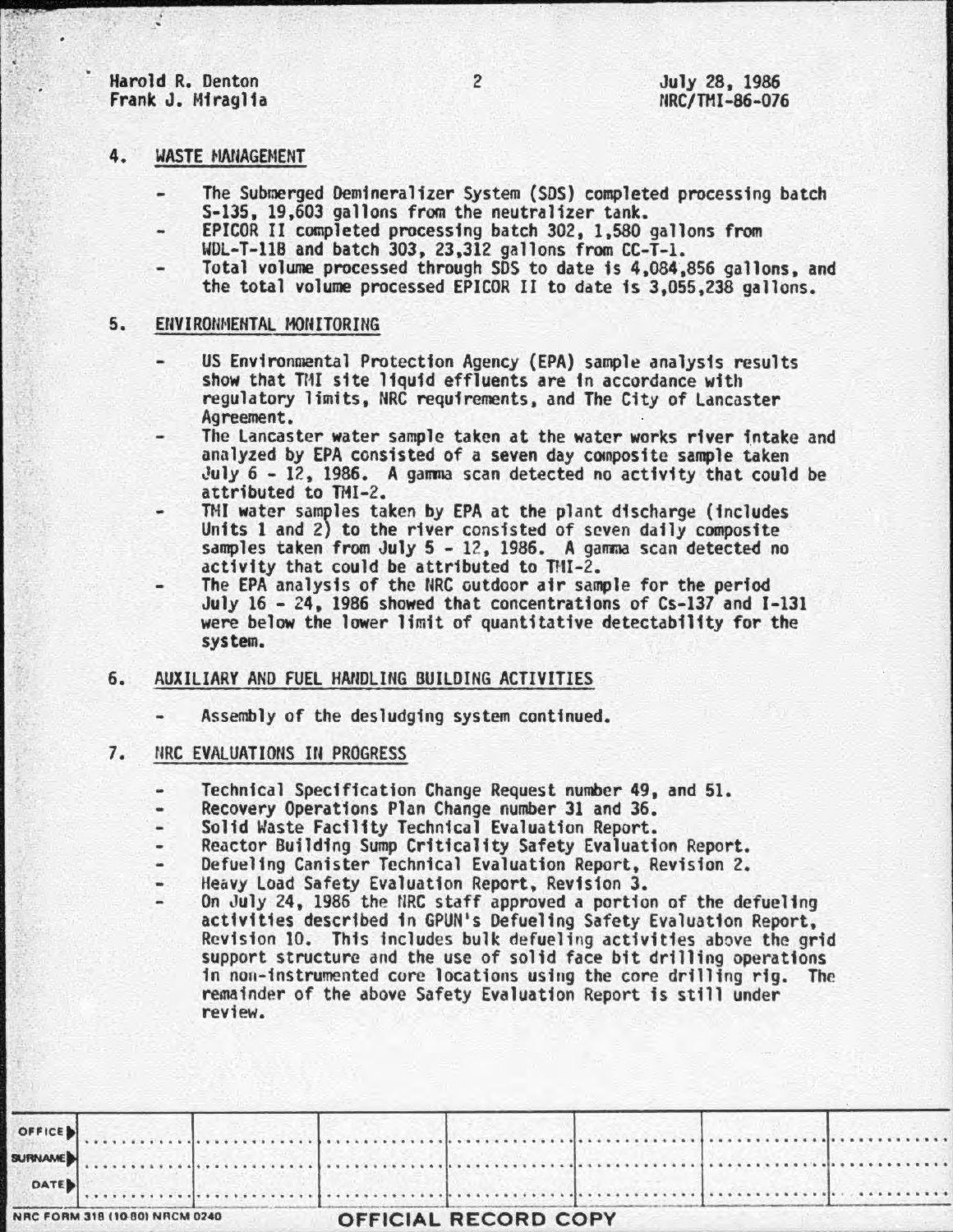Harold R. Denton Frank J. Miraglia

July 28, 1986 NRC/TMI-86-076

#### 8. PUBLIC MEETING

The Advisory Panel for the Decontamination of Three Mile Island Unit 2 will meet on August 13, 1986 from 7:00 PM to 10:00 PM at the Lancaster Council Chambers, Public Safety Building, 201 North Duke Street, Lancaster, PA. At the meeting the panel will receive a status report on the progress of defueling from GPU Nuclear and a briefing on the licensee's plans for disposal of the processed water generated from the accident.

Persons desiring to speak before the Advisory Panel are requested to contact Mr. Thomas Smithgall at 717-291-1042, or write him at 2122 Marietta Avenue, Lancaster, PA 17603.

> ORIGINAL SIGNED IT'S William D. Entrans

William D. Travers Director TMI-2 Cleanup Project Directorate

| NRC FORM 318 (10 80) NRCM 0240 |  | <b>OFFICIAL RECORD COPY</b> |  |  |
|--------------------------------|--|-----------------------------|--|--|